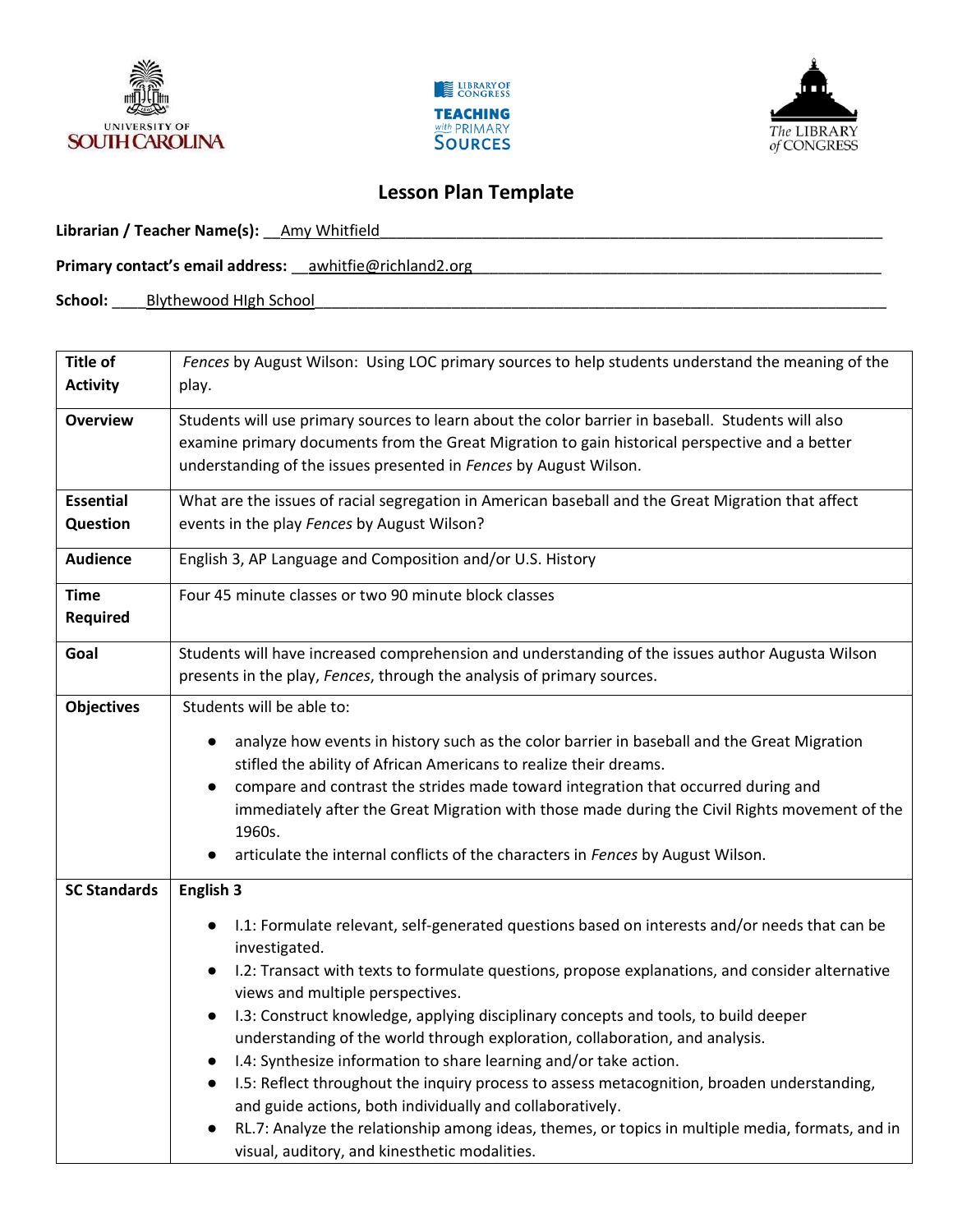|                    | RL.11: Analyze and provide evidence of how the author's choice of point of view, perspective,<br>$\bullet$                                                                   |
|--------------------|------------------------------------------------------------------------------------------------------------------------------------------------------------------------------|
|                    | and purpose shape content, meaning, and style.                                                                                                                               |
|                    | RL.12: Analyze and critique how the author uses structures in print and multimedia texts to<br>$\bullet$                                                                     |
|                    | shape meaning and impact the reader.                                                                                                                                         |
|                    | <b>U.S. History</b>                                                                                                                                                          |
|                    | USHC.3.CX Contextualize demographic changes resulting from economic development and<br>$\bullet$                                                                             |
|                    | growth during the Gilded Age.                                                                                                                                                |
|                    | USHC.3.E Utilize a variety of primary and secondary sources to analyze multiple perspectives of<br>$\bullet$                                                                 |
|                    | innovation and industrialization on demographic change, reform, and American identity.<br>USHC.4.CX Contextualize changes in American culture within new migration patterns, |
|                    | $\bullet$<br>participation in global conflict, and capitalist business cycles.                                                                                               |
|                    | USHC.5.CC Evaluate continuities and changes during the Civil Rights Movement and other<br>$\bullet$                                                                          |
|                    | subsequent movements for equal rights.                                                                                                                                       |
|                    |                                                                                                                                                                              |
| <b>Digital and</b> | <b>Primary sources:</b>                                                                                                                                                      |
| Other              | The Great Migration in Library of Congress Primary Sources, February 12, 2013 by Stephen                                                                                     |
| <b>Resources</b>   | Wesson                                                                                                                                                                       |
|                    |                                                                                                                                                                              |
|                    | https://blogs.loc.gov/teachers/2013/02/the-great-migration-in-library-of-congress-<br>$\circ$                                                                                |
|                    | primary-sources/                                                                                                                                                             |
|                    | Baseball across a Changing Nation, LOC primary source set                                                                                                                    |
|                    | http://www.loc.gov/teachers/classroommaterials/primarysourcesets/baseball/<br>$\circ$                                                                                        |
|                    | The Civil Right Act of 1964: Making our Nation Whole, January 16, 2014 by Stephen Wesson                                                                                     |
|                    | https://blogs.loc.gov/teachers/2014/01/the-civil-rights-act-of-1964-making-our-nation-<br>$\circ$<br>whole/                                                                  |
|                    | <b>Other resources:</b>                                                                                                                                                      |
|                    | <b>LOC Analysis Tools and Guides</b>                                                                                                                                         |
|                    | o http://www.loc.gov/teachers/usingprimarysources/guides.html                                                                                                                |
|                    | Fences by August Wilson                                                                                                                                                      |
|                    | <b>Trailer for Fences movie starring Denzel Washington and Viola Davis</b>                                                                                                   |
|                    |                                                                                                                                                                              |
| Classroom          | Student chromebooks                                                                                                                                                          |
| <b>Materials</b>   | Projector/smartboard or other display                                                                                                                                        |
|                    |                                                                                                                                                                              |
| Preparation        |                                                                                                                                                                              |
|                    | Printed copies of primary sources if not using digital.<br>Printed copies of LOC analysis tool if not using digital.                                                         |
|                    |                                                                                                                                                                              |
| <b>Procedure</b>   | Students will work in pairs to analyze the primary sources they are given. Groups will have a<br>$\bullet$                                                                   |
|                    | variety of different sources.                                                                                                                                                |
|                    | Students will complete the prompts from LOC analysis tool based on the type of material they<br>$\bullet$                                                                    |
|                    | are analyzing.                                                                                                                                                               |
|                    | Students will discuss findings from primary sources. This can be done online using tools such as<br>$\bullet$                                                                |
|                    | padlet or flipgrid to record group responses.                                                                                                                                |
|                    |                                                                                                                                                                              |